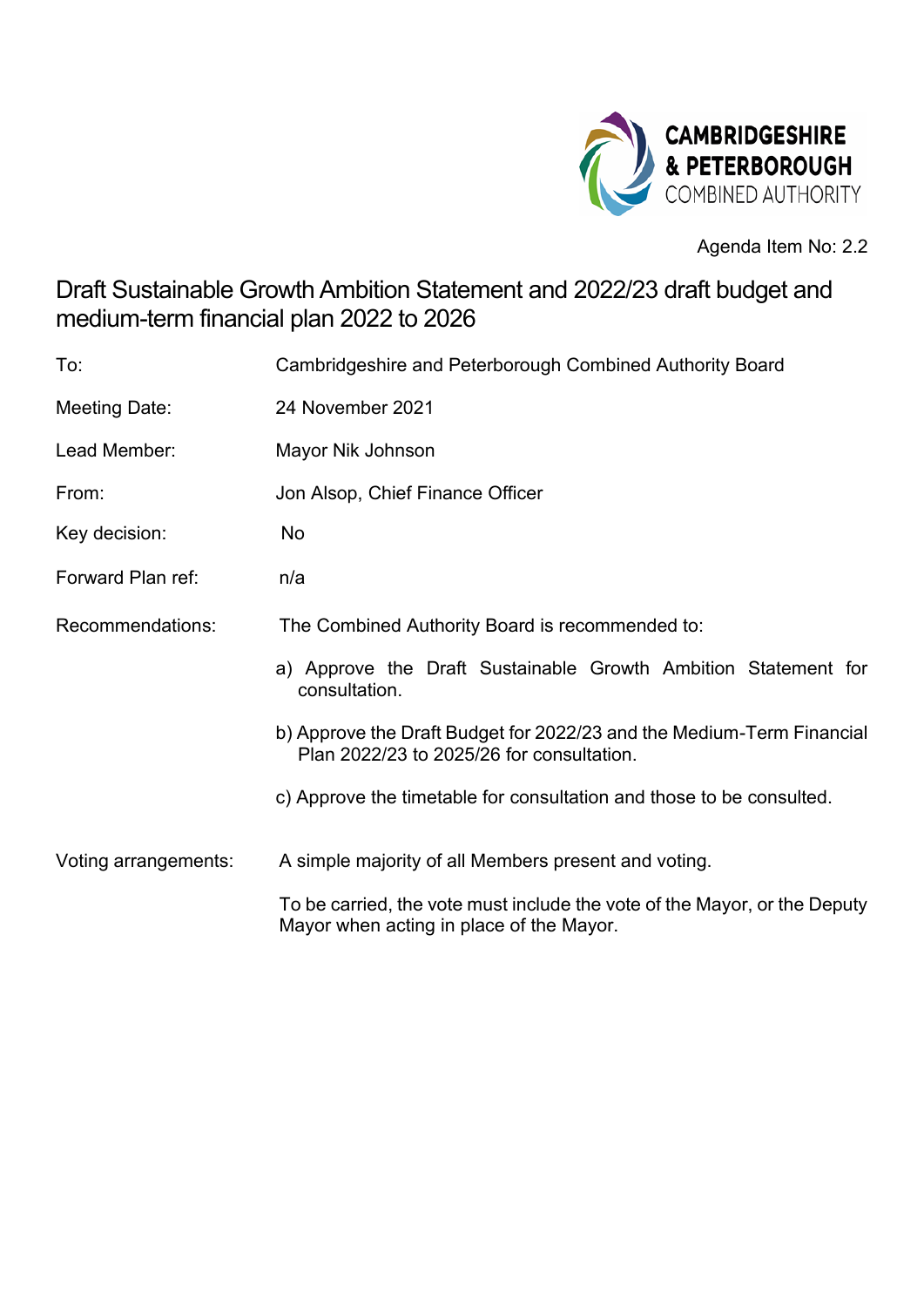## 1. Purpose

- 1.1. The Combined Authority are asked to approve the draft Sustainable Growth Ambition Statement (SGAS) for consultation alongside the Medium-Term Financial Plan to obtain public engagement and feedback on this set of values.
- 1.2. According to the Constitution, functions reserved to the Combined Authority Board include the adoption of the non-mayoral Combined Authority budgets, the Medium-Term Financial Plan and the Capital Programme.
- 1.3. The process for the approval of the Mayoral budget is set out in 'The Combined Authorities (Finance) Order 2017'.
- 1.4. This paper sets out the proposed Combined Authority draft Budget for 2022/23 and the Medium-Term Financial Plan (MTFP) and Capital Programme for the period 2022/23 to 2025/26.
- 1.5. The paper also sets out the proposed timetable for the consultation and approval of the draft budget and MTFP, and the suggested consultees in line with statutory timescales. It is proposed that the draft SGAS is consulted on and brought back for adoption by the Combined Authority Board in line with the budget's statutory timescales.

### 2. Background

- 2.1. According to the Constitution, "The draft Budget shall be submitted to the Combined Authority Board for consideration and approval for consultation purposes only before the end of December each year. The Combined Authority Board will also agree the timetable for consultation and those to be consulted. The consultation period shall not be less than four weeks, and the consultees shall include Constituent Authorities, the Local Enterprise Partnership and the Overview and Scrutiny Committee."
- 2.2. This year, alongside the statutory budget consultation, the Combined Authority are recommended to approve consultation on its draft Sustainable Growth Ambition Statement. This sets out the Combined Authority's underpinning ethos for the strategic framework which is being developed, including the Local Transport and Connectivity Plan and the Economic Recovery Strategy.

#### **Development Timetable**

2.3. The proposed timetable for agreeing the Statement, the budget and MTFP is as follows:

| <b>Proposed Statement and Budget Setting Timetable</b> | Day | <b>Date</b> |
|--------------------------------------------------------|-----|-------------|
| CPCA Board Meeting (to receive and approve the draft   | Wed | 24/11/21    |
| Statement, Budget and MTFP for consultation)           |     |             |
| Draft Statement and Budget Consultation Period Starts  | Thu | 25/11/21    |
| Overview and Scrutiny Committee Meeting (Consultation) | Mon | 13/12/21    |
| <b>Consultation Ends</b>                               | Fri | 31/12/21    |
| Overview and Scrutiny Committee Meeting                | Mon | 24/01/22    |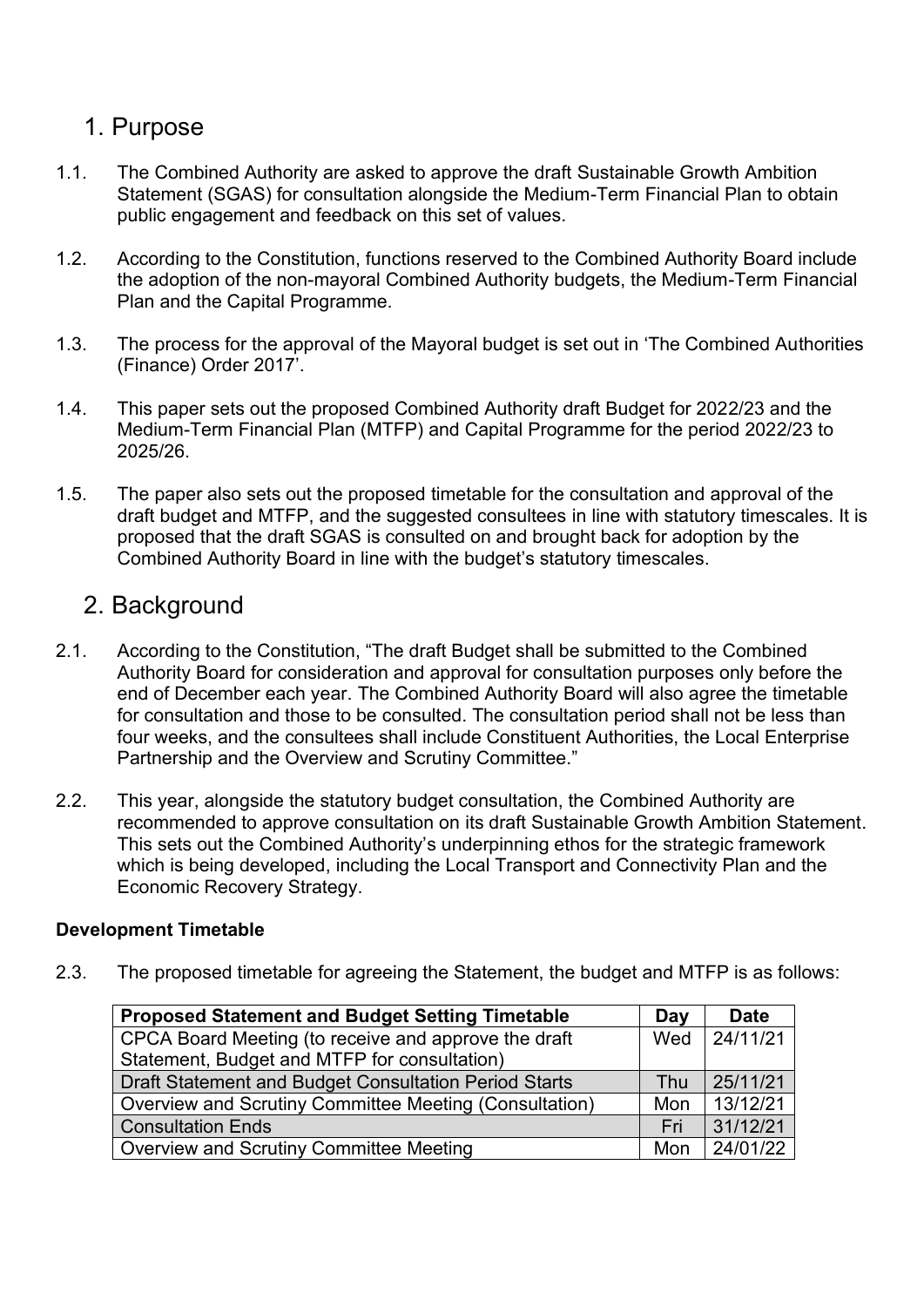| CPCA Board Meeting to Approve the Statement, and 2022/23   Wed   26/01/22 |  |
|---------------------------------------------------------------------------|--|
| <b>Budget and MTFP</b>                                                    |  |

2.4. This is in accordance with the key dates and statutory deadlines as set out in the Constitution (Budget framework) and the Finance Order (where these fall on weekends the final working day has been substituted):

| <b>Date</b>                              | <b>Activity</b>                                     |
|------------------------------------------|-----------------------------------------------------|
| Friday 31 <sup>st</sup> December 2021    | Deadline for Draft CA budget to the CA for          |
|                                          | consideration and approval for consultation         |
|                                          | (Budget Framework).                                 |
| Not less than 4 weeks<br><b>Duration</b> | <b>Consultation period (Budget Framework)</b>       |
| Monday 31 <sup>st</sup> January 2022     | Deadline for the Mayor to notify the CA of the      |
|                                          | Mayor's draft budget for 2022/23 (Finance<br>Order) |
| Monday 31 <sup>st</sup> January 2022     | Deadline for proposed CA budget to be               |
|                                          | submitted to the CA Board, including                |
|                                          | consultation responses and the Mayor's              |
|                                          | budget (Budget Framework)                           |
| Within five working days of              | CA Board shall meet to consider the budget          |
| above                                    | and may agree a report (Budget Framework)           |
| At least five working days of            | CA Board shall meet to re-consider the budget       |
| report published if                      | (Budget Framework)                                  |
| amendments to the Mayor's                |                                                     |
| Budget are proposed                      |                                                     |
| Monday 7 <sup>th</sup> February 2022     | Deadline for CA to report on the Mayor's draft      |
|                                          | budget (Finance Order)                              |
| At least five days from receipt          | Deadline for the Mayor to respond to the CA         |
| of report                                | report (Finance Order)                              |
| 5 Days after end of deadline             | Deadline CA to veto or approve Mayor's draft        |
| period above                             | budget (Finance Order)                              |
| Monday 14th February 2021                | Deadline for issuing the Transport Levy to          |
|                                          | Peterborough City Council and                       |
|                                          | <b>Cambridgeshire County Council</b>                |

#### 2.5. Consultees

The consultees on the draft budget and MTFP must, as a minimum, include the following organisations, and these parties will also be key consultees for the statement:

- Cambridge City Council
- Cambridgeshire County Council
- East Cambridgeshire District Council
- Fenland District Council
- Huntingdonshire District Council
- Peterborough City Council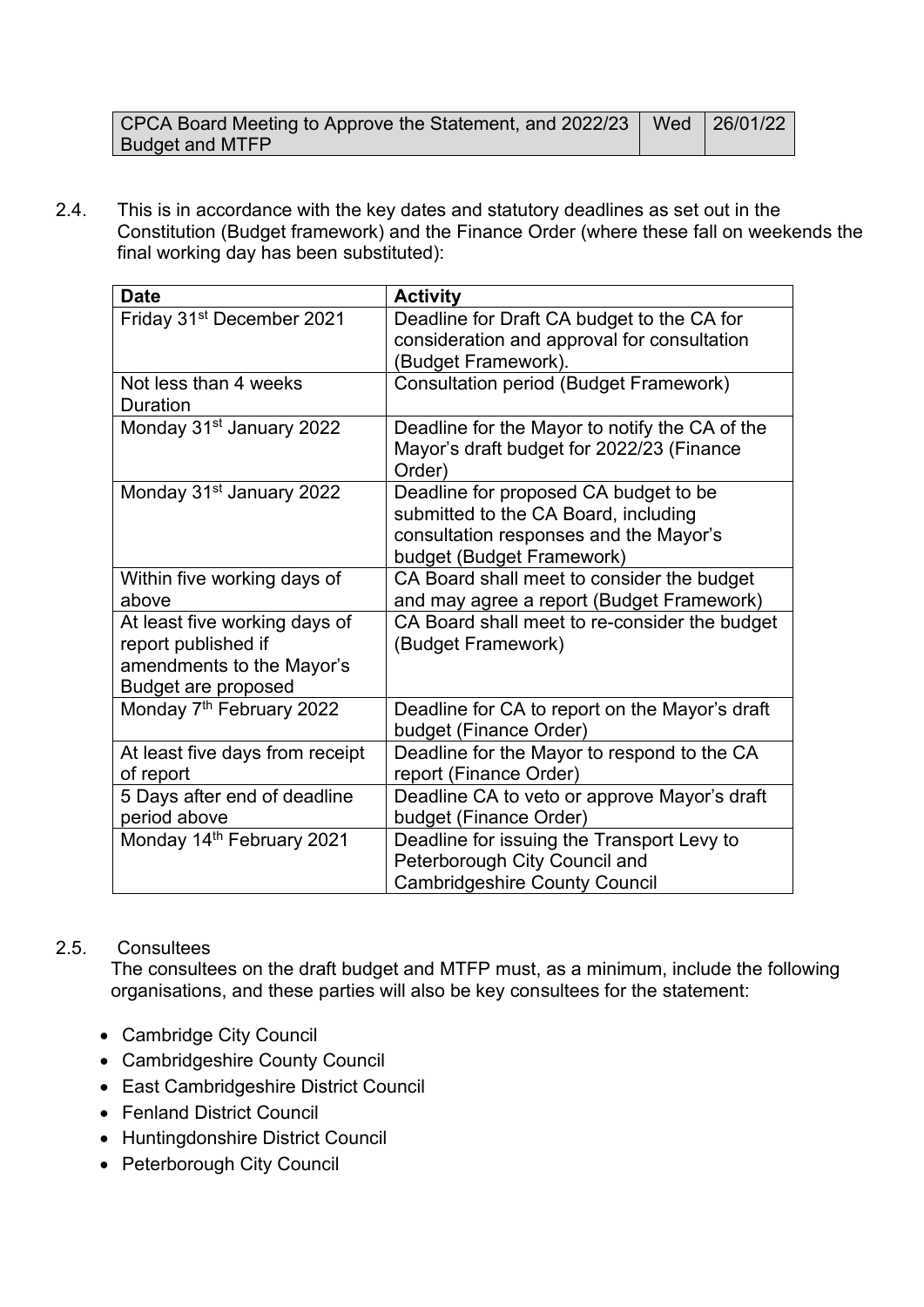- South Cambridgeshire District Council
- The Business Board
- CPCA Overview and Scrutiny Committee

The draft statement, budget and MTFP will also be set out on the Combined Authority website and a communications campaign will be run to encourage public engagement and feedback.

#### **Budget Setting Objectives**

- 2.6. The overarching objective is to set an affordable and balanced budget that supports delivery of the ambitions and priorities of the Mayor and the Combined Authority.
- 2.7. As the Combined Authority is in the process of refreshing its strategic vision for the area in light of changing circumstances since its inception, the draft 2022/23 budget and mediumterm financial plan have been set with a light touch approach – there are no changes to existing projects included in the Budget and MTFP – the focus has been on updating and rolling forward existing budgets and projects and incorporating the decisions of the Combined Authority Board to the end of October 2021.
- 2.8. Significantly it does not contain indicative substantial new investments across the area as has been the practice in previous years, and instead maintains a significant capital headroom across the MTFP period. This will enable the Combined Authority Board to have the flexibility to allocate funds, against a refreshed purpose and agreed priorities, to deliver the best interventions guided by the new strategic framework underpinned by the devolution deal commitment – to double GVA – and the Sustainable Growth Ambition **Statement**
- 2.9. While the budget does not include new projects, Combined Authority officers have been actively engaging with the Mayor and Members of the Board to ensure that opportunities in the area are recognised and recorded; a summary of the proposals that have been brought forward to date are included in **Appendix 4**. These proposals are not included within the budget, and thus not funded or committed to, they represent the work to-date of a continuing process of engagement with the Combined Authority Board to develop a shared vision and set of priorities. These projects, along with the interventions set out in the recently published Bus Service Improvement Plan, and others brought forward throughout the process, will be the subject of continued consultation with our Constituent Councils and Board Members, and those that are supported will be developed into investment business cases once the relevant strategic frameworks are in place to measure them against.
- 2.10. Other objectives and principles adopted in the development of the proposed draft budget and MTFP are as follows:
	- Budget preparation has taken account of the level of reserves brought forward from previous financial years, and of expected annual funding streams from 2022/23 onwards to ensure that spending plans continue to be affordable.
	- The 2022/23 Budget and MTFP provides a clear presentation of capital and revenue budgets on a Directorate basis, strengthening the link between spending plans and funding sources.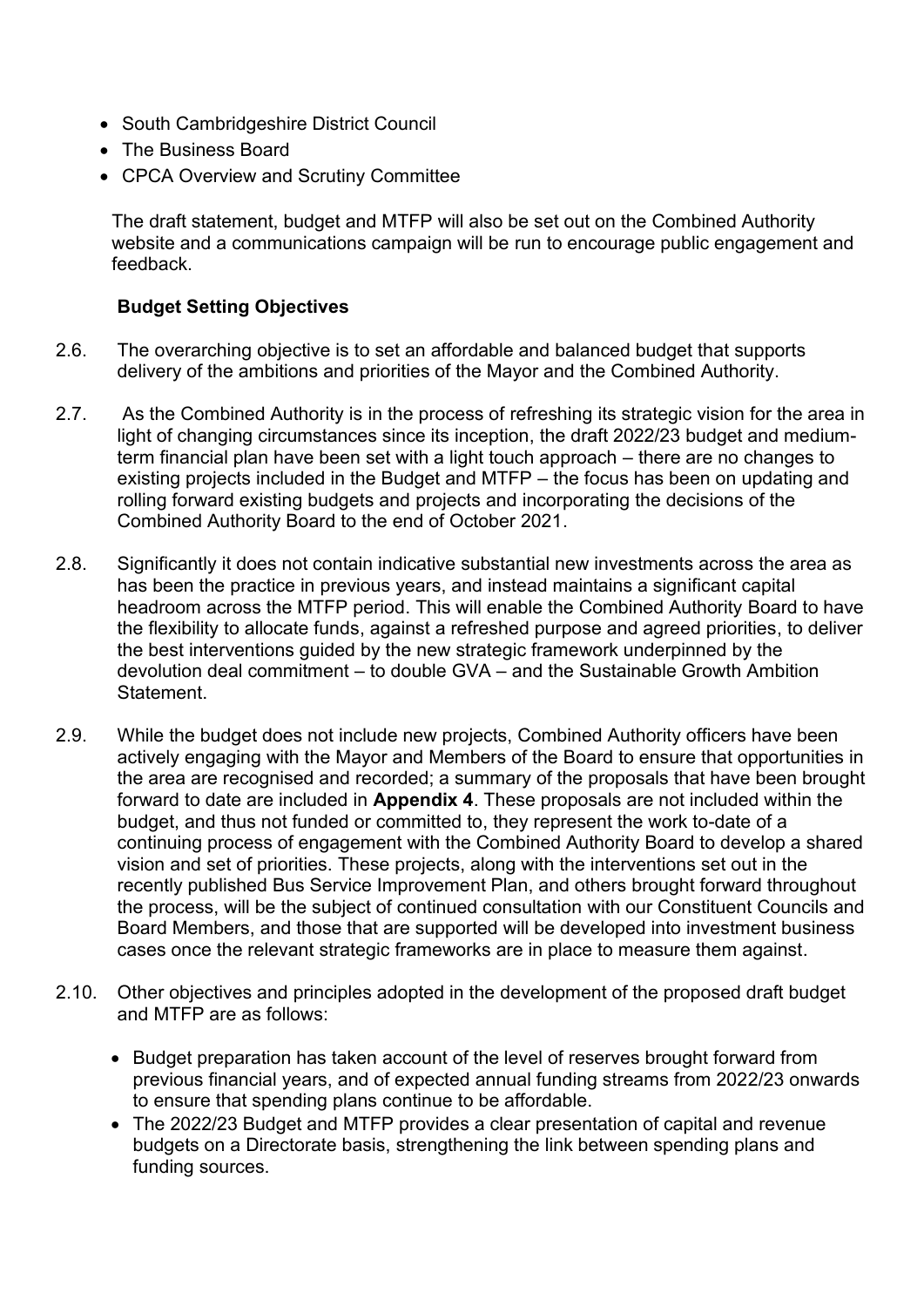- The staffing structure and budgets will continue to be managed at a corporate level by the Chief Executive as Head of Paid Service. As part of this, work is beginning on an organisational design, linked to organisational purpose and priorities to ensure the organisation continues to be appropriately resourced to best meet and support these.
- The Budget and MTFP identifies staffing costs and other contributions to 'overheads' associated with grant funded programmes and these are recharged to the relevant directorate budget line.
- The Budget and MTFP provides a clear presentation of projects where budget lines have already been approved by the Board, and of those projects which are 'Subject to Approval'.
- The Budget takes a prudent approach to funding new funding sources are not recognised until funding agreements have been received from Government. This means that the draft budget does not include the recently announced Zero Emissions Bus Regional Area funding, nor the Community Renewal Fund. It is anticipated that documentation will be in place in time for their inclusion in the final version of the budget presented in January.
- 2.11. In accordance with the Constitution, all expenditure lines which are indicated 'subject to approval' will need to be approved by the Board before any expenditure can be incurred against them.
- 2.12. All Revenue and Capital expenditure lines included within the 2022/23 budget envelope and the MTFP, including both 'approved expenditure' and 'subject to approval' expenditure, are affordable and provide a balanced budget.
- 2.13. There is no proposal to precept constituent authorities or raise a Council Tax levy for the 2022/23 financial year.
- 2.14. The attached appendices provide the summary positions and detailed supporting schedules for both Revenue Expenditure (Appendix 1) and the Capital Programme (Appendix 2).

## 3. The Sustainable Growth Ambition Statement

- 3.1. The Constitution and Assurance Framework require our funding to be allocated in line with the Combined Authority's strategic policy framework. A key element of that policy framework is the Growth Ambition Statement. This statement was adopted by the Combined Authority in November 2018 and now needs to be updated.
- 3.2. The Board is invited to agree the draft new Sustainable Growth Ambition Statement set out at Appendix 3 for consultation. This restates the Devolution Deal commitment to double the size of the Cambridgeshire and Peterborough economy over the 25 from the date of the Deal. It also describes the six themes which inform the Combined Authority's investment programme.
- 3.3. The draft Sustainable Growth Ambition Statement's investment themes will be supported by measurable outcomes. These will provide a more robust and consistent framework for prioritising future investments and developing business cases that are consistent with the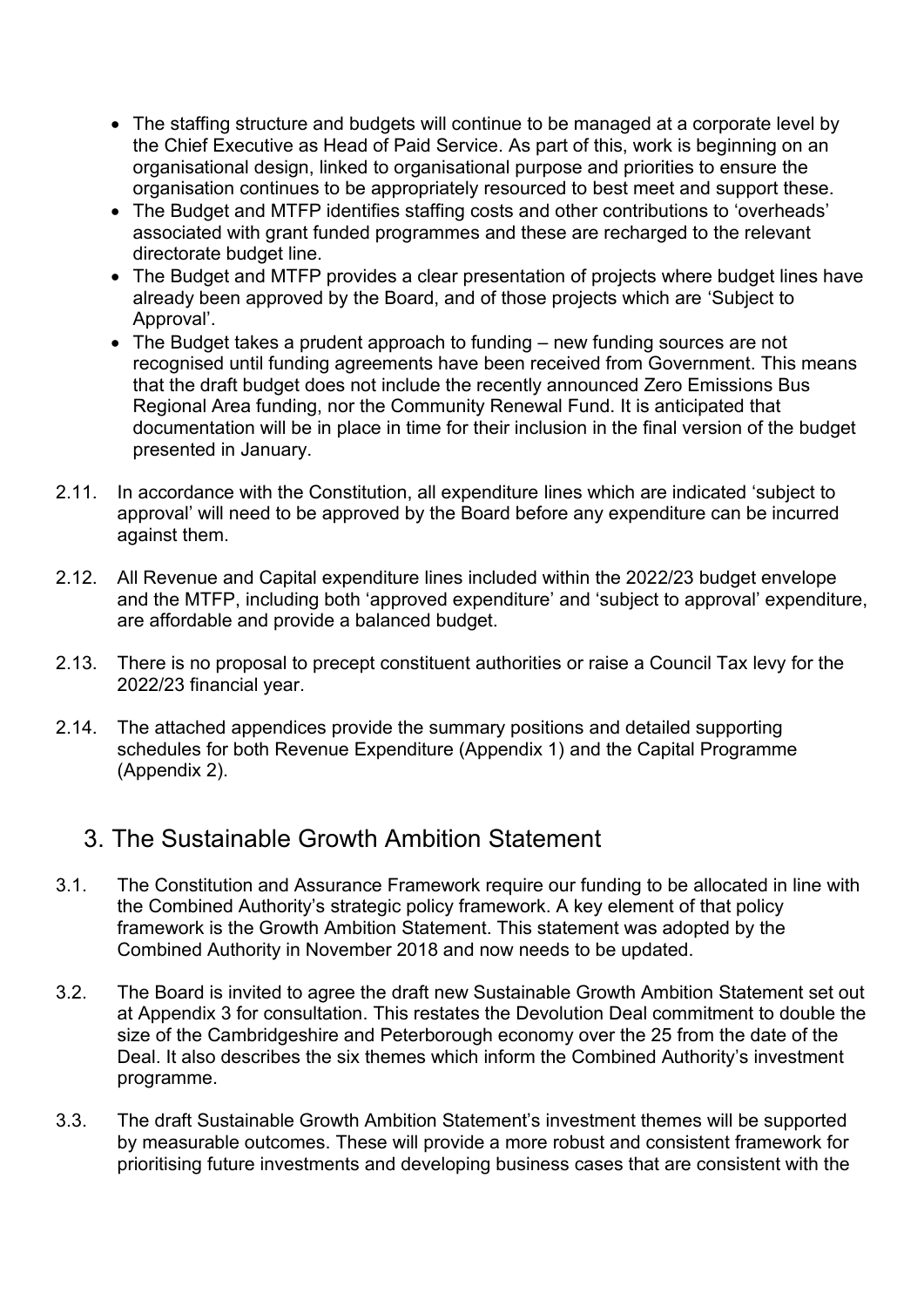principles of the HM Treasury Green Book.

- 3.4. As was the case with the previous Growth Ambition Statement, the Sustainable Growth Ambition Statement will provide the strategic policy anchor for future updates of the other key policy documents that make up the Authority's strategic framework.
- 3.5. The draft Sustainable Growth Ambition Statement will be consulted on alongside the draft Budget and MTFP with feedback provided to Leaders in January ahead of a paper proposing a final version of the Statement be adopted at the Combined Authority Board meeting at the end of January.

## 4. Draft budget for 2022/23 and MTFP for the period 2022/23 to 2025/26

4.1. This report presents draft Revenue and Capital Budgets, reflecting decisions taken by the Combined Authority Board up to the end of October 2021, in line with agreed accounting policies. Overall affordability remains the key factor in agreeing a balanced budget and this paper maintains the presentation, established in the 2021-22 Budget, to clearly align Directorate Budgets with funding sources. The budget tables also differentiate between budgets which can be committed without further Board approval ('approved' projects and non-discretionary operational costs) and those that are 'subject to approval' by the Board.

## 5. Funding

- 5.1. Funding summaries for planned and projected 'Revenue' expenditure and 'Capital' expenditure over the lifetime of the MTFP are shown in Tables 1 and 2 on the next page. These show the expected fund balances available in each year of the MTFP and are made up of reserves brought forward and expected in year funding. These tables show the movement against these funds for both 'approved' and 'subject to approval' expenditure profiles. The positive overall balance for Revenue at the end of each year and at the end of the MTFP period (2025/26 - £9.8m), and for Capital (2025/26 - £51.7m), indicate that the budget is balanced and affordable.
- 5.2. The significant capital headroom seen throughout the MTFP period reflects the current position of the Combined Authority in its vision and policy setting agenda. With a new focus on sustainable growth, as set out earlier in the report, the Combined Authority is refreshing its major strategies to align with this vision and maintaining the flexibility these capital reserves provide will enable meaningful investment into the policy areas and interventions that are driven from the new strategies.
- 5.3. That said, the Combined Authority is aware that it cannot achieve the scale of its ambition with its resources alone and so will seek to work collaboratively with its Constituent Authorities, Central Government, and local businesses to leverage other funding sources and ensure that the maximum impact, and value for money, can be delivered from the resources devolved to the area.
- 5.4. In Table 1, the 'Earmarked Reserves' line is made up of the minimum revenue reserve, the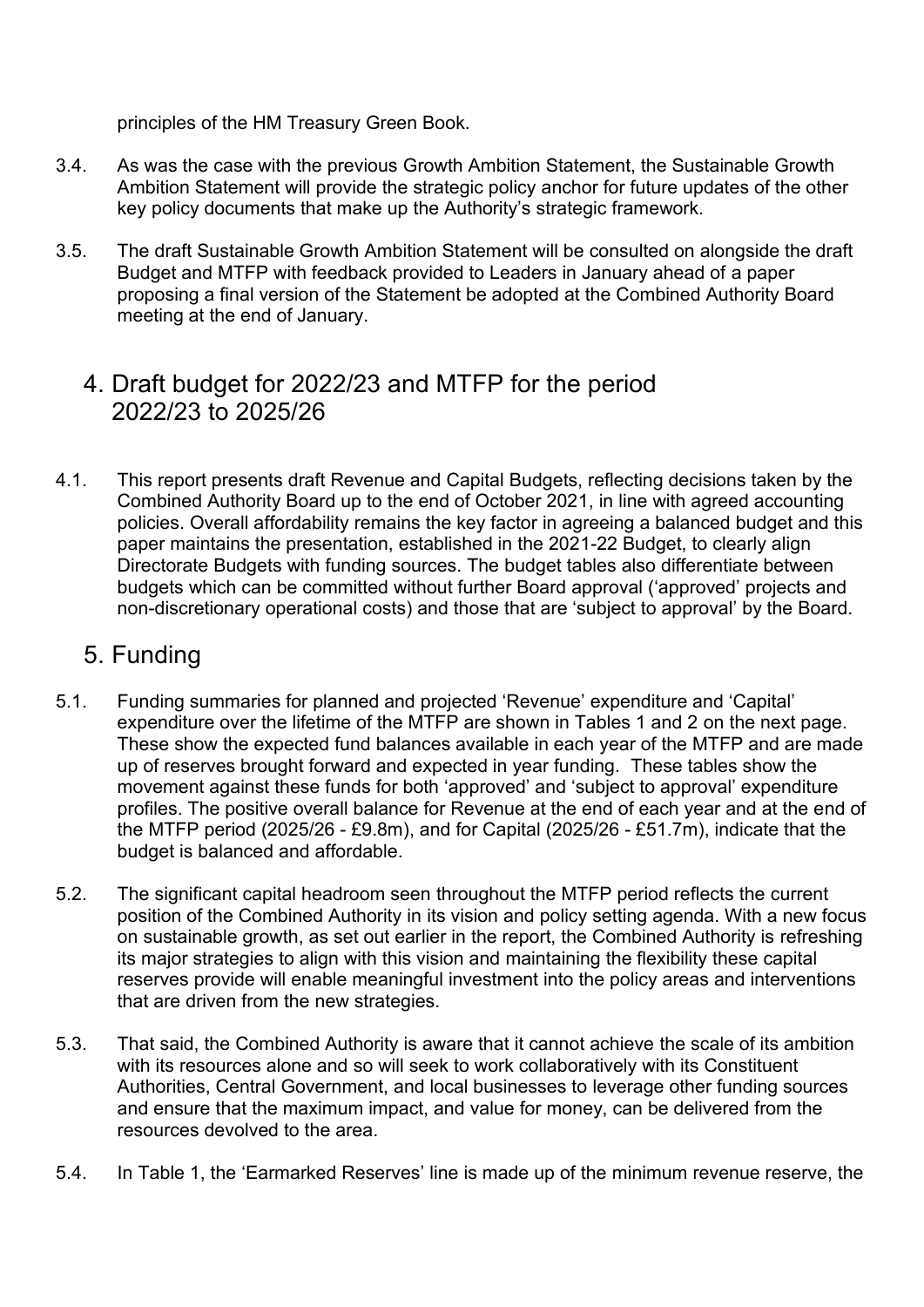election reserve and a top-slice funding reserve. The top-slice reserve is fully committed in 2022/23. The 'EU Funds' are a combination of both European Research Development Funding and European Social Funding grants. Other Transport and other Business and Skills are made up of accumulated small grants in those areas.

- 5.5. The Business Board's revenue funds are a combination of locally retained enterprise zone receipts and interest on loans made from the recycled capital funding sources.
- 5.6. In Table 2 the 'Capital Single Pot' is made up of both Capital gainshare and Transforming Cities Funds.
- 5.7. These tables indicate that all revenue and capital expenditure lines included within the 2021/22 budget envelope and the MTFP, including both 'approved' and 'subject to approval' expenditure, are affordable and provide a balanced budget.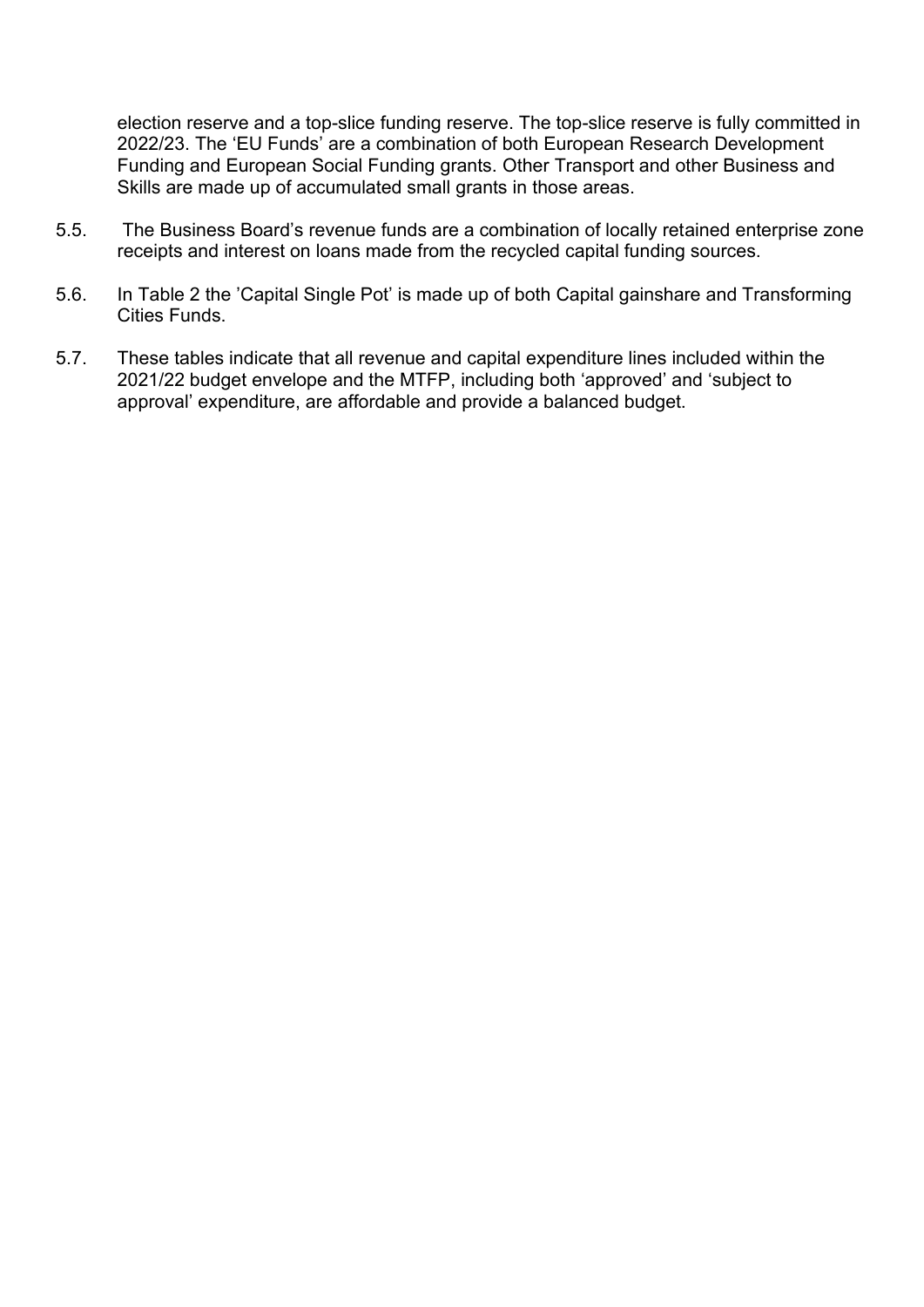# **Table 1 - CPCA Revenue Funding Summary**

|                                        |                                         |                   | 2022/23                        |                                                     |                                      | 2023/24        |                                |                                                     |                                      |                   |                                | 2024/5                                              |                                      | 2025/6            |                                |                                                     |                               |
|----------------------------------------|-----------------------------------------|-------------------|--------------------------------|-----------------------------------------------------|--------------------------------------|----------------|--------------------------------|-----------------------------------------------------|--------------------------------------|-------------------|--------------------------------|-----------------------------------------------------|--------------------------------------|-------------------|--------------------------------|-----------------------------------------------------|-------------------------------|
| <b>Source of Funding</b>               | <b>Forecast</b><br>balance at<br>1/4/22 | In-year<br>income | Approved<br><b>Expenditure</b> | <b>Subject to</b><br>Approval<br><b>Expenditure</b> | <b>Balance at</b><br><b>Year End</b> | In-year income | Approved<br><b>Expenditure</b> | <b>Subject to</b><br>Approval<br><b>Expenditure</b> | <b>Balance at</b><br><b>Year End</b> | In-year<br>income | Approved<br><b>Expenditure</b> | <b>Subject to</b><br>Approval<br><b>Expenditure</b> | <b>Balance at</b><br><b>Year End</b> | In-year<br>income | Approved<br><b>Expenditure</b> | <b>Subject to</b><br>Approval<br><b>Expenditure</b> | <b>Balance at</b><br>Year End |
|                                        | £,000                                   | £.000             | £.000                          | £.000                                               | £,000                                | £,000          | £.000                          | £,000                                               | £,000                                | £,000             | £,000                          | £,000                                               | £,000                                | £,000             | £,000                          | £,000                                               | £,000                         |
| Revenue Single Pot                     | (4,982)                                 | (8, 376)          | 6.695                          | 1.586                                               | (5.078)                              | (7, 975)       | 7,089                          | 1,520                                               | (4, 444)                             | (7, 675)          | 7,535                          | 1,520                                               | (3,063)                              | (7, 611)          | 7.692                          | 170                                                 | (2,813)                       |
| <b>Earmarked Reserves</b>              | (2, 357)                                | (265)             | 993                            |                                                     | (1,628)                              | (145)          | 454                            |                                                     | (1, 319)                             | (416)             | 466                            |                                                     | (1, 269)                             | (461)             | 1,244                          |                                                     | (486)                         |
| <b>Business Board Revenue</b><br>Funds | (206)                                   | (972)             | 1.032                          |                                                     | (146)                                | (1,009)        | 348                            |                                                     | (807)                                | (1,009)           | 348                            |                                                     | (1, 468)                             | (1,009)           | 250                            |                                                     | (2, 227)                      |
| <b>Adult Education Budget</b><br>(AEB) | (868)                                   | (11,989)          | 11,338                         |                                                     | (1,520)                              | (11,989)       | 11,338                         |                                                     | (2, 172)                             | (11,989)          | 11,338                         |                                                     | (2,824)                              | (11,989)          | 11,338                         |                                                     | (3, 476)                      |
| <b>Transport Levy</b>                  |                                         | (13, 300)         | 13,300                         |                                                     |                                      | (13, 566)      | 13,566                         | $\sim$                                              | $\sim$                               | (13, 838)         | 13,838                         |                                                     | $\sim$                               | (14, 115)         | 14,115                         | $\overline{\phantom{a}}$                            |                               |
| <b>EU funds</b>                        | <b>.</b>                                | (2, 300)          | 2,300                          |                                                     |                                      | (635)          | 635                            | $\sim$                                              |                                      |                   | $\sim$                         |                                                     |                                      |                   |                                | $\overline{\phantom{a}}$                            |                               |
| Other transport                        | (781)                                   | $\sim$            | $\sim$                         |                                                     | (781)                                | $\sim$         |                                |                                                     | (781)                                |                   | ۰.                             |                                                     | (781)                                |                   |                                | $\overline{\phantom{a}}$                            | (781)                         |
| <b>Energy Hub</b>                      | (3, 414)                                | $\sim$            | 3,414                          |                                                     | $\sim$                               | $\sim$         |                                | . .                                                 | $\sim$                               |                   | $\sim$                         |                                                     |                                      |                   |                                | $\sim$                                              |                               |
| Other B&S                              | (60)                                    | (871)             | 871                            | $\sim$                                              | (60)                                 | (846)          | 846                            | $\overline{\phantom{a}}$                            | (60)                                 | (746)             | 746                            |                                                     | (60)                                 | (746)             | 746                            | $\sim$                                              | (60)                          |
| <b>Total</b>                           | (12, 668)                               | (38,074)          | 39,943                         | 1,586                                               | (9,213)                              | (36, 166)      | 34,277                         | 1,520                                               | (9,583)                              | (35, 672)         | 34,271                         | 1,520                                               | (9, 465)                             | (35, 931)         | 35,384                         | 170                                                 | (9,843)                       |

## **Table 2 - CPCA Capital Funding Summary**

|                                |                                         |                   | 2022/23                 |                                                                       |           | 2023/24           |                                         |                                  |                               |                          | 2024/5                  |                                       |                                          | 2025/6            |                                |                                                            |                                      |
|--------------------------------|-----------------------------------------|-------------------|-------------------------|-----------------------------------------------------------------------|-----------|-------------------|-----------------------------------------|----------------------------------|-------------------------------|--------------------------|-------------------------|---------------------------------------|------------------------------------------|-------------------|--------------------------------|------------------------------------------------------------|--------------------------------------|
| <b>Source of Funding</b>       | <b>Forecast</b><br>balance at<br>1/4/22 | In-year<br>income | Approved<br>Expenditure | <b>Subject to Balance at</b><br><b>Approval</b><br><b>Expenditure</b> | Year End  | In-year<br>income | Approved<br><b>Expenditure Approval</b> | Subject to<br><b>Expenditure</b> | <b>Balance at</b><br>Year End | <b>In-year</b><br>income | Approved<br>Expenditure | <b>Approval</b><br><b>Expenditure</b> | Subject to Balance at<br><b>Year End</b> | In-year<br>income | <b>Approved</b><br>Expenditure | <b>Subject to</b><br><b>Approval</b><br><b>Expenditure</b> | <b>Balance at</b><br><b>Year End</b> |
|                                | £,000                                   | £,000             | £,000                   | £,000                                                                 | £,000     | £,000             | £,000                                   | £,000                            | £.000                         | £,000                    | £,000                   | £,000                                 | £,000                                    | £,000             | £,000                          | £,000                                                      | £,000                                |
| Capital Single Pot             | (32, 269)                               | (33,000)          | 6,157                   | 31,769                                                                | (27, 343) | (12,000)          | 2,001                                   | 9,200                            | (28, 142)                     | (12, 555)                | 42                      | 5,300                                 | (35, 355)                                | (12, 184)         |                                |                                                            | (47, 539)                            |
| <b>Housing</b>                 | (735)                                   | (37, 588)         | 28,389                  |                                                                       | (9,934)   | (6,000)           | 15,674                                  |                                  | (260)                         | (3,705)                  | 3,965                   |                                       |                                          |                   |                                |                                                            |                                      |
| Recycled Growth Funds /        |                                         |                   |                         |                                                                       |           |                   |                                         |                                  |                               |                          |                         |                                       |                                          |                   |                                |                                                            |                                      |
| <b>Getting Building Fund</b>   | (8, 192)                                | (1, 138)          | 5,250                   |                                                                       | (4,080)   | (558)             | 500                                     |                                  | (4, 138)                      |                          |                         |                                       | (4, 138)                                 |                   |                                |                                                            | (4, 138)                             |
| <b>Highways Capital Grants</b> |                                         | (27, 695)         | 27,695                  |                                                                       |           | (27, 695)         | 27,695                                  |                                  |                               | (27, 695)                | 27,695                  |                                       |                                          | (27, 695)         | 27,695                         |                                                            |                                      |
| <b>Total</b>                   | (41, 196)                               | (99, 421)         | 67,491                  | 31,769                                                                | (41, 356) | (46, 253)         | 45,870                                  | 9,200                            | (32, 539)                     | (43, 954)                | 31,701                  | 5,300                                 | (39, 492)                                | (39, 879)         | 27,695                         |                                                            | (51, 676)                            |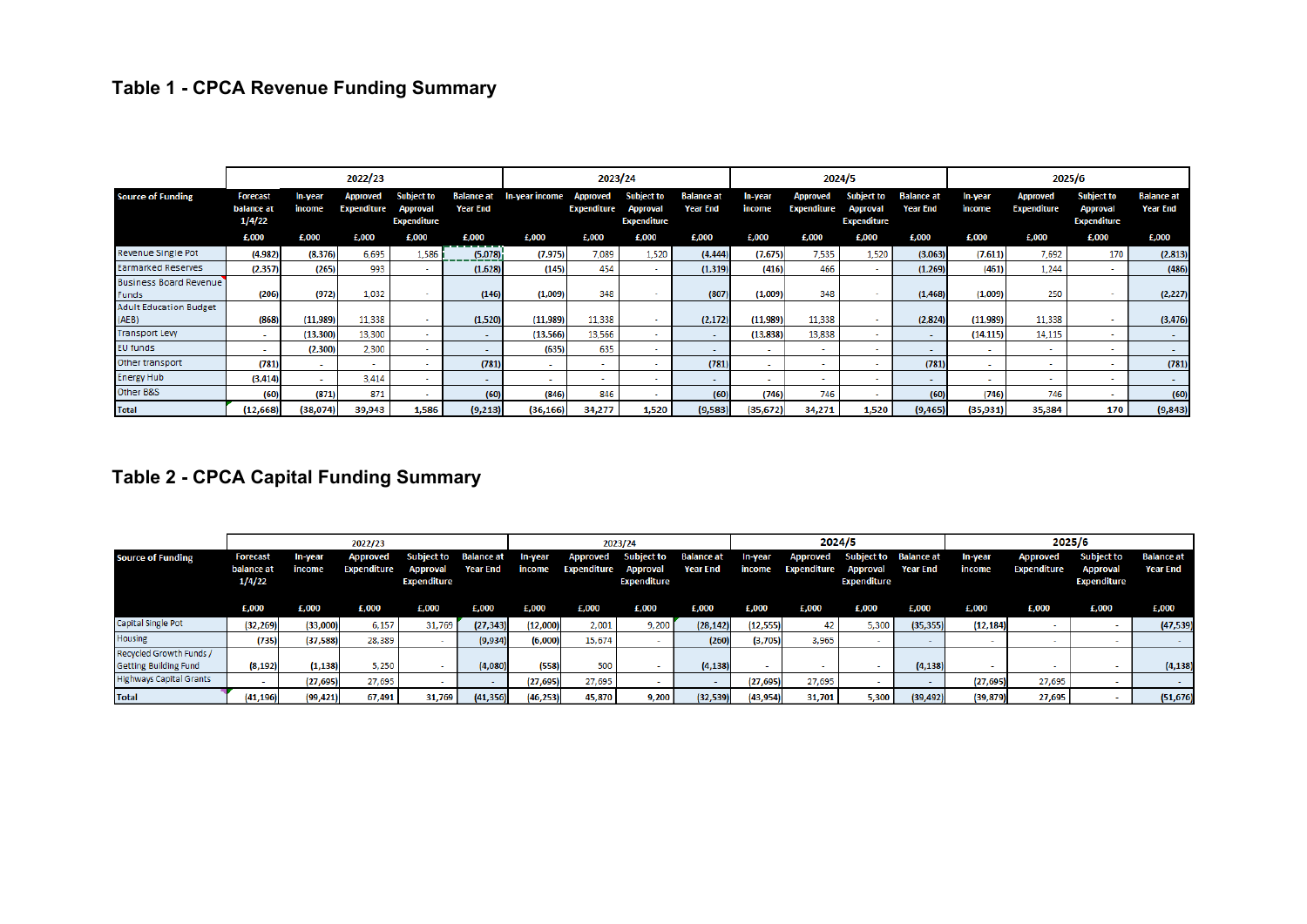## 6. The Combined Authority's Budget

- 6.1. The revenue budget covers the operational costs of the Combined Authority including staffing and staff related costs, corporate overheads and externally commissioned costs. Other 'revenue' costs include:
	- Business Board funding and activities.
	- Ongoing devolution of the Adult Education Budget (AEB) which commenced in the 2019/20 academic year.
	- Drawdown from the Mayoral Election Reserve to fund the costs of the election in 2025/26.
	- Allowance for interest charged on (potential) capital borrowing.
- 6.2. Overall affordability is a key principle in creating a lawful budget and for ensuring financial control over the period of the MTFP. The budget has also been presented to highlight the governance processes for budget lines which are described as 'Approved' and 'Subject to Approval' Schemes.
	- An **Approved Budget** line is one that the Board has already approved. Spending against budget lines is permitted without further approval.
	- A **Subject to Approval** budget line is noted within the overall budget affordability envelope, but further approval will be required from the CA Board to approve the spending.
- 6.3. A highlight of the key projects and programmes for each of the Directorates is included below and a detailed breakdown of Directorate budgets and anticipated MTFP expenditure is shown in **Appendices 1 and 2**. Please note that where a budget line is not specified, this is deemed to be an Approved Budget line.
- 6.4. The revenue budget position for 2022/23 and the MTFP, including both approved and subject to approval expenditure is affordable within the anticipated funding sources. Current spending plans leave uncommitted revenue single pot funding of £2,813k at the end of 2025/26 in addition to the minimum revenue reserve set at 2% of gross expenditure.

#### 6.5. **Mayor's Budget**

The Mayor's Office budget is included within this report for completeness as it draws on CPCA funding sources. However, the mayoral budget has a different approval process to the non-Mayoral Combined Authority budget. The process for determining the mayoral budget is set out in the Combined Authorities (Finance) Order 2017.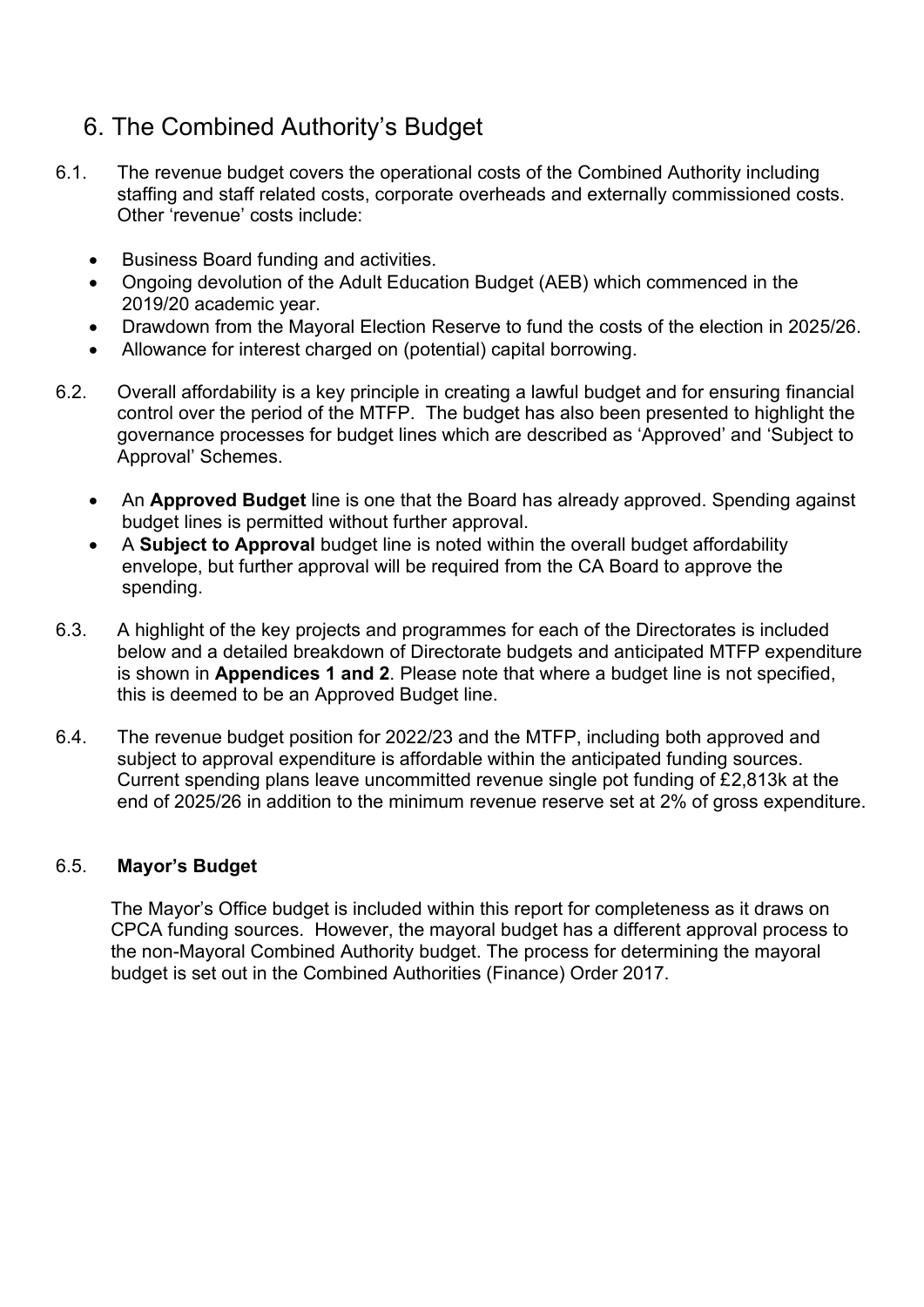# 7. Corporate Services Directorate

- 7.1. Given the 'non-discretionary' nature of the majority of Corporate costs, which are driven by policy and operational requirements, all but the capacity funds are deemed as "Approved".
- 7.2. Corporate Services are those services which support the business of the organisation. They comprise finance, legal, governance, audit, procurement, HR and communications. Two of the three statutory officers, the Monitoring Officer and the Chief Finance Officer are based in this Directorate. Together they provide the foundation that supports the business and skills, delivery and strategy, transport and housing teams to deliver to the people of Cambridgeshire and Peterborough. The Corporate Services Directorate comprises professionally qualified officers with specialised knowledge, exercising best practice to serve internal officers in the delivery of the corporate objectives.
- 7.3. The key functions of this Directorate are to ensure economy and efficiency in the delivery of services by providing a balanced budget which aligns with the business plan, regulate the good conduct of members and officers, ensure that the work of the organisation is communicated to the public and provide advice to the various decision-making groups, such as the CPCA Board, the Overview and Scrutiny Committee and the Audit & Governance Committee. The officers of this team are constantly assessing the work of the CPCA to ensure that decisions make best use of public funds, are lawful and meet the policy goals of the members.

#### **Response Funds**

7.4. The Corporate Response Fund enables the organisation to react to emerging ideas, concepts, and central Government policy. Use of this funding requires the approval of the Chief Executive.

The directorate response funds from prior years have been centralised to create the "Programme Response Fund". This allows for maximum flexibility and removes silo working from the Combined Authority's ability to respond to emerging issues and opportunities. As with the directorate response funds the Programme Response Fund is 'Subject to Approval' and so requires Board approval prior to allocation.

### 8. Business and Skills Directorate

- 8.1. **Our vision** is to deliver the Board's goal of doubling our economy, under the devolution deal, in a way that is fairer, more inclusive, and would not happen without the activity and programmes of the Combined Authority. One that is greener for the planet, transforms life chances and healthier for our communities.
- 8.2. **Our mission** is to level-up the opportunity of access to both high-quality education and high-quality employment, in order to tackle persistent inequalities in economic, social and health outcomes across our communities.
- 8.3. In terms of education and skills this means:
	- **Inspiring more young people in school to continue their education,** with the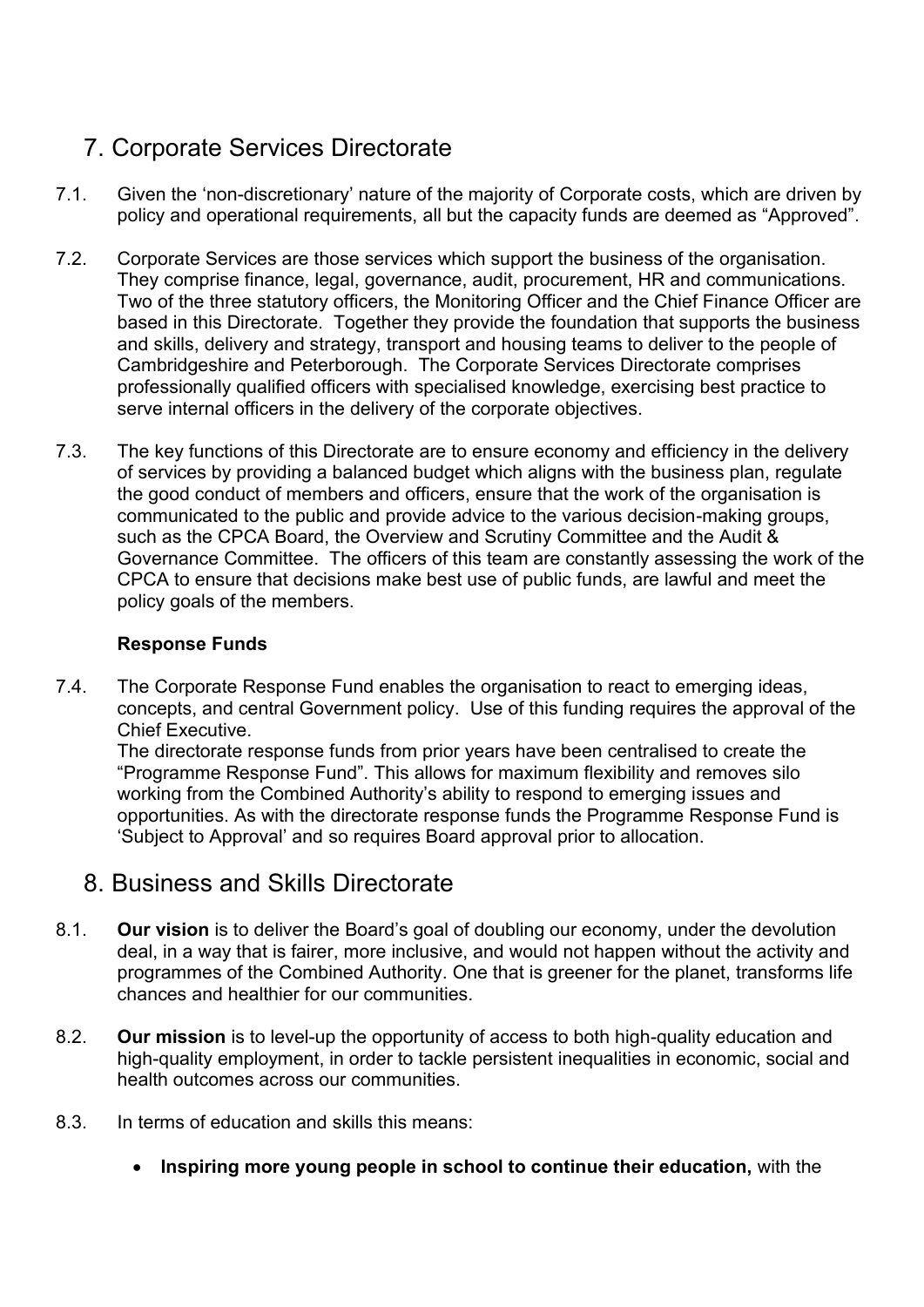aspiration to double the proportion of school leavers in full time education from just 17% locally in the north, closer to the 33% national average.

- **Inspiring more young people into careers that can transform their life chances,**  raising social mobility across the county, and especially in Peterborough and Fenland which are ranked 191st and 319th respectively, out of 324 local authority districts, putting them in the bottom 40% and 2% respectively of places nationally.
- **Tackling the inequalities in access to further and higher education** that hold back life chances and progress to improve related health and social outcomes. Building FE and HE capacity to provide more adults, of all ages, with an education able to improve their access to better jobs and prosperity, raising the proportion of the population in the north from just 32.1% gaining a NVQ4 or above qualification to the 43% national average. Chief amongst our aspirations to raise life chances through education, is the establishment and development of a university for Peterborough and the Fens.
- 8.4. However, filling the higher-level skills gap in Peterborough and the Fens, will have limited impact on real lives, without effective measures to significantly grow the business demand for those skills. This will require, concurrent development of the innovation and business support eco-system to grow indigenous high-value firms and attract new ones, more evenly across our places.
- 8.5. Green and inclusive business growth support is key to levelling-up, achieved through an integrated and powerful array of support that accelerates our recovery by strengthening our businesses and workforce capacity for rebound and regrowth. Our key intervention vehicle to enable this, and potentially providing around half of all job growth generated by the Business Board over the next 6 years, will be the Growth Works Service. This will continue to grow and develop to provide:
	- **A Growth Coaching Service** to engage and support our highest potential firms to speed their growth, build their capacity for growth, and sustain their period of growth.
	- **An Inward Investment Service** to better connect us into global markets, to engage and persuade firms to locate into our economy or invest in our strategic projects.
	- **A Skills Brokerage Service** to link learners and those retraining for new jobs, to employers and skills providers to improve the supply of skills to our growth sectors.
	- **A Capital Growth Investment Fund** to help SMEs, grow through organic expansion, offering an integrated range of grants, loans and equity products unavailable commercially.
- 8.6. **Place based innovation is key to levelling-up**. However, replicating the "Cambridge Phenomenon", that has taken five decades to organically evolve and develop, requires a specifically designed and long-term programme of interventions that balance supply of improved human capital with the demand for it, created by indigenous and inward business growth, that is higher value, requiring higher level skills. As demonstrated in Cambridge, research is fundamental to achieving this - it produces the new ideas and technologies that enable entrepreneurs to start up, existing businesses to scale-up; and for new tech-firms to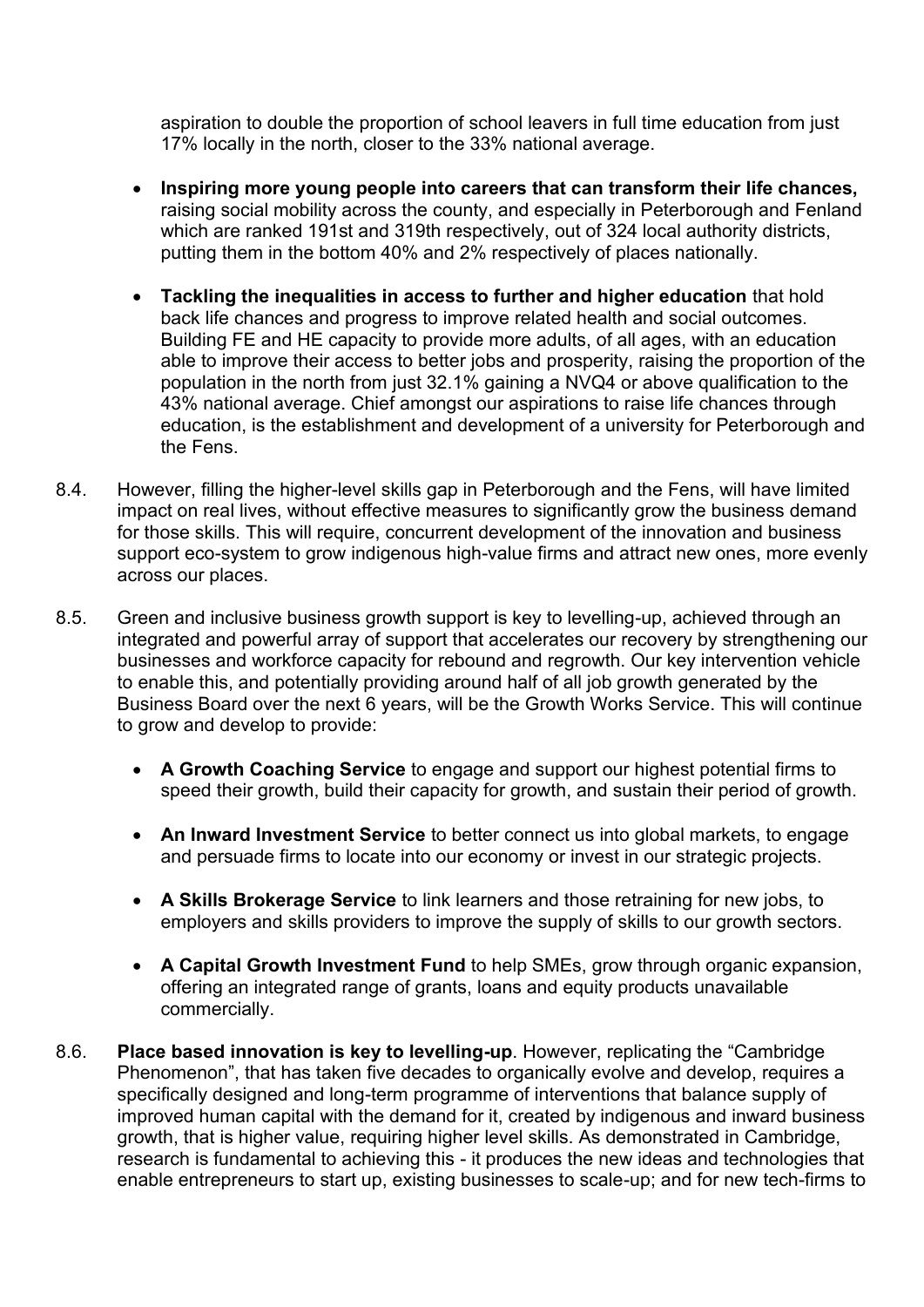spin-out of universities. Having won funding for, and started construction on, the first three buildings of the university campus in Peterborough, now is the time to deliver on the CPIER ambition to increase innovation-based business growth in the north by replicating and extending the infrastructure and networks that have enabled Cambridge to become a global leader in innovative growth, creating an economy-wide innovation eco-system to promote inclusive growth. Future phases of the university project will realise this ambition.

## 9. Delivery and Strategy Directorate

### **Transport**

- 9.1. The Combined Authority is the area's Local Transport Authority, as such it has responsibility for creating and owning the statutory Local Transport Plan (LTP) – this sets out the long-term strategy to improve transport in Cambridgeshire and Peterborough and Local Plans must show how they adhere to the LTP. Reflecting the impact that internet connectivity has on transport needs, the Combined Authority has rolled Connectivity into the Plan forming the Local Transport and Connectivity Plan (LTCP); the current phase of public engagement comes to an end on the 28<sup>th</sup> November and a formal public consultation is taking place in January 2022 to shape the final Plan being presented in March.
- 9.2. Along with the LTCP the Combined Authority has responsibility for shaping the bus network across the region. This includes paying for concessionary fares as well as supporting bus services to ensure that remote areas of the County aren't excluded. More recently Government has asked us to develop a Bus Service Improvement Plan in collaboration with local bus services, the Greater Cambridge Partnership and the Local Highways Authorities, which sets out our vision for a bus network for the area that is fast, reliable and ready to help drive a modal shift in transport. The first version of this Plan was submitted to the Department for Transport in October and we await a response to understand what the area's share of the £3bn announced for a bus revolution looks like.
- 9.3. The Combined Authority co-ordinated and submitted a bid into the Zero Emissions Bus Regional Area fund which successfully gained Government funding to enable 30 new zeroemission electric busses within the next 12 months, which kick-starts one of the aims of the Bus Service Improvement Plan – to make the area's bus network zero emissions by 2030.
- 9.4. The Transport team also programme manage a portfolio of large capital projects delivering journey improvements and public health benefits across the region to help deliver the Combined Authority's commitment to double GVA – these projects are predominantly funded by the Transforming Cities Fund, a £95m fund devolved to the area with the Combined Authority able to direct to where it will create the greatest impact.

### **Strategy and Climate Change**

9.5. This area leads on strategic planning by developing an overall spatial framework for the area and as well as holding responsibility for the project management office and therefore monitoring and evaluation across the Combined Authority's portfolios of projects. This includes ensuring the provision of high quality, up to-date data to decisionmakers to enable policy to be based on the best available evidence. The team also supports the Board in developing its policies and priorities and ensuring the strategic policy framework is up to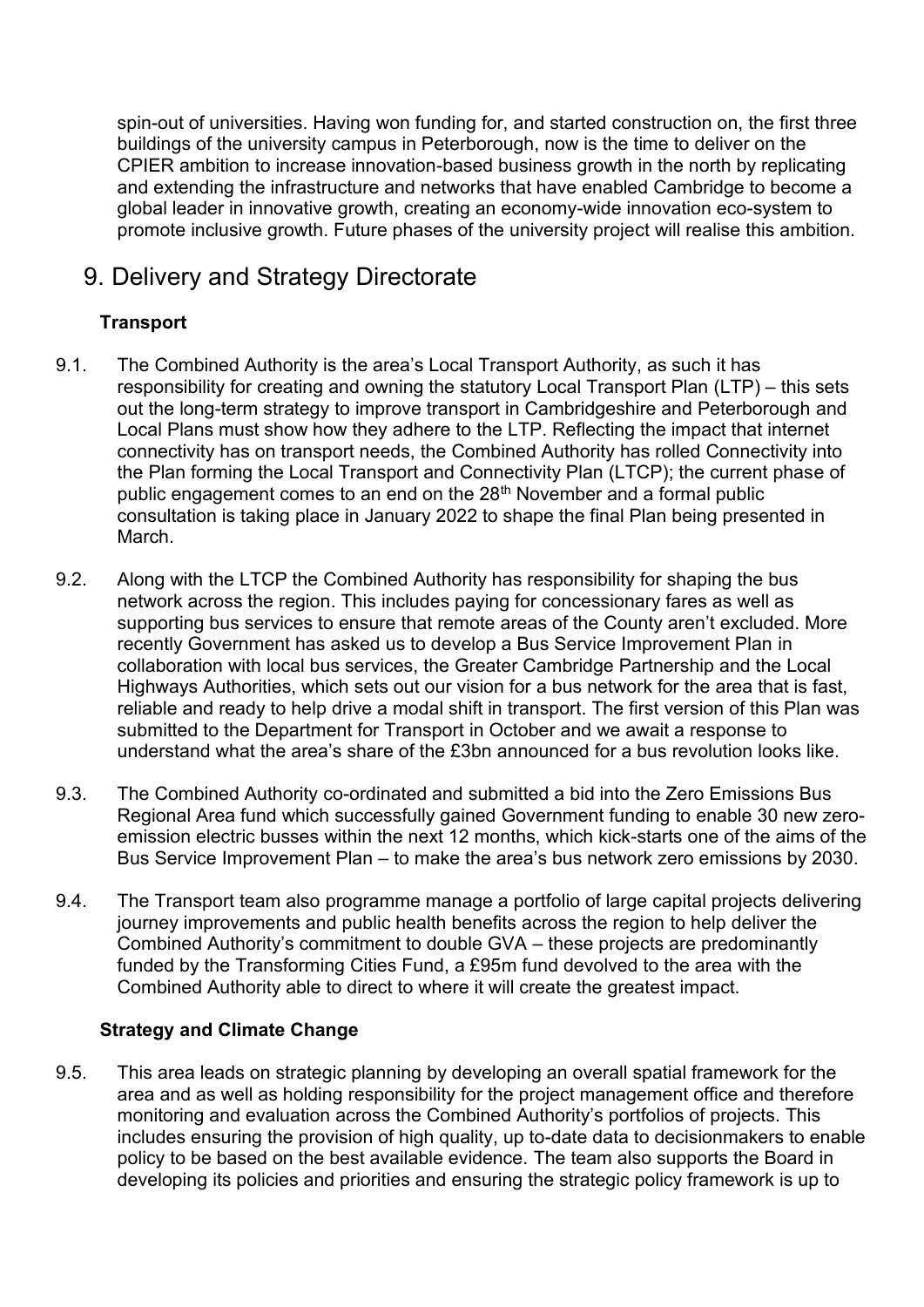date and supports the Assurance Framework.

- 9.6. Alongside it's programme responsibilities it also manages the digital connectivity programme, which is working to provide fast reliable internet to all corners of the Combined Authority area to ensure that no area is digitally left behind.
- 9.7. Finally it supports initiatives that take forward the recommendations of the Cambridgeshire and Peterborough Independent Commission on Climate which issued its final report in Summer 2021 with wide ranging implications for both the public and private sectors in the Combined Authority area.

### 10. Housing Directorate

### **Affordable Housing Programme to March 2022**

- 10.1. The CPCA Housing Strategy (September 2018) recognises that there is a need to deliver genuinely affordable housing across the Combined Authority Area. It further recognises that there is a gap in the market for those who do not qualify for traditional affordable housing and for whom open market housing is out of reach
- 10.2. The Combined Authority's Affordable Housing programme runs to 31 March 2022 with the original ambition under the devolution deal to deliver 2,000 new affordable homes with £100m of Capital funding being provided.
- 10.3. DLUHC determined that the programme in its previous form ended with effect from 31st March 2021. DLUHC offered a new programme of support for additional affordable housing for the period April 2021 to March 2022 with conditions that CPCA accepted. CPCA provided a proposed scheme programme in May 2021 that would deliver in excess of 2,000 units which DLUHC responded to in September 2021 being prepared to support 15 of the 19 schemes proposed. Effectively this has given CPCA 6 months to implement the programme that was approved.
- 10.4. The anticipated additional affordable housing unit numbers being delivered is now expected to be between 1,600 -1,800 units, depending upon levels of schemes that cannot start in time and our ability to substitute with replacement schemes as permitted by DLUHC, as time to March 2022 runs out.
- 10.5. To deliver this, the total capital funding being offered by government is now a maximum of £73.7m. Of this £55m has already been received. Approximately £40m of this was initially committed in loans supporting local SME Housing developers. To support a 2021/22 programme DLUHC has conditioned CPCA to use this loan money when re-paid to support the affordable housing programme's grant led schemes and will supply the additional £18.7m when CPCA can evidence the additional schemes as starting on site.

#### **Community Housing**

10.6. CPCA aspires to support and still offer grants to genuine community led affordable housing schemes that engage legitimate community engagement, transparency and democracy, The previous 'in house' team has now left CPCA and support for Community Housing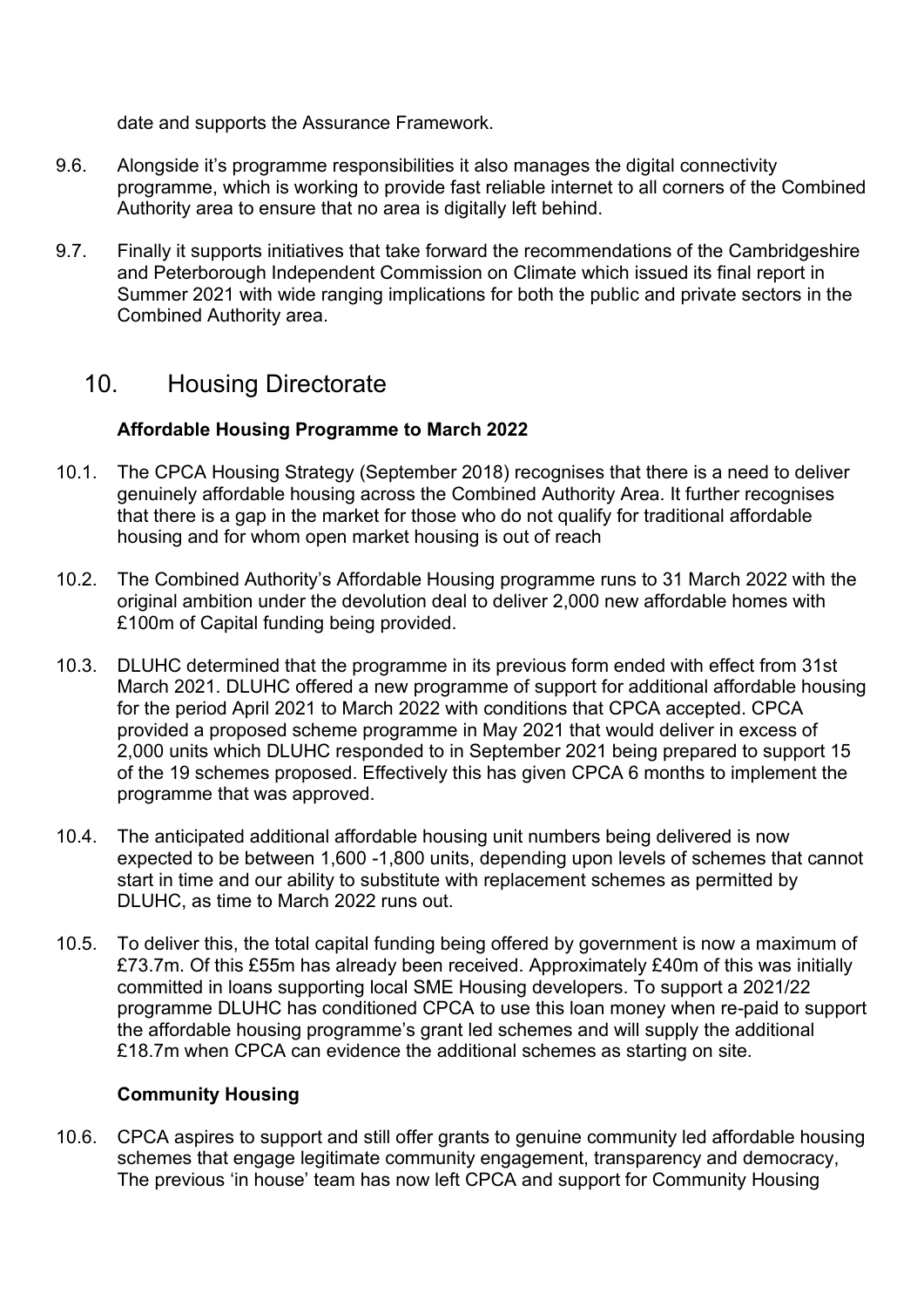groups within the CPCA area (excluding East Cambridgeshire) is proposed to be provided for CPCA by an experienced and respected independent Community homes consultant.

### **Prospects beyond March 2022**

- 10.7. DLUHC advised that in connection with any prospect for the Combined Authority having a further dedicated affordable housing programme beyond March 2022 there is no expectation of there being any additional DLUHC money available that could provide a funding source. CPCA was also advised that DLUHC had no other current Affordable Housing funding support planned for Combined Authorities.
- 10.8. CPCA was referred to a Continuous Market Engagement process and to engage in a discussion with Homes England as they still have £2.9 billion unallocated money in their 2021/26 housing programme. This would be on a scheme specific basis, unlike the recent announcement of strategic partners.
- 10.9. In light of the DLUHC response, it is intended to put current work on the proposed CA Affordable Housing Principles on hold and to look to develop a CA affordable housing strategy in the first half of 2022 taking into account views of our constituent councils and working closely with Homes England.
- 10.10. Recognising that the affordable housing challenge remains severe in all CA districts, once the core of the remaining 2021/22 delivery is underway, the CA housing team will engage with local Registered Providers (RPs). This will focus on those who were not big enough to secure part of the Homes England strategic partner allocation and will depend upon the role and extent to which the CA can provide additional impact in discussion with Homes England.

## Significant Implications

### 11. Financial Implications

11.1 There are no financial implications beyond those identified in the paper.

### 12. Legal Implications

12.1 The budget setting process is as set out in the Combined Authority's Constitution

### 13. Appendices

- 13.1 Appendix 1 Draft 2021/22 Revenue Budget and Medium-Term Financial Plan
- 13.2 Appendix 2 Draft Capital Programme 2021/22 to 2024/25
- 13.3 Appendix 3 Draft Sustainable Growth Ambition Statement
- 13.4 Appendix 4 Pipeline of Project Proposals